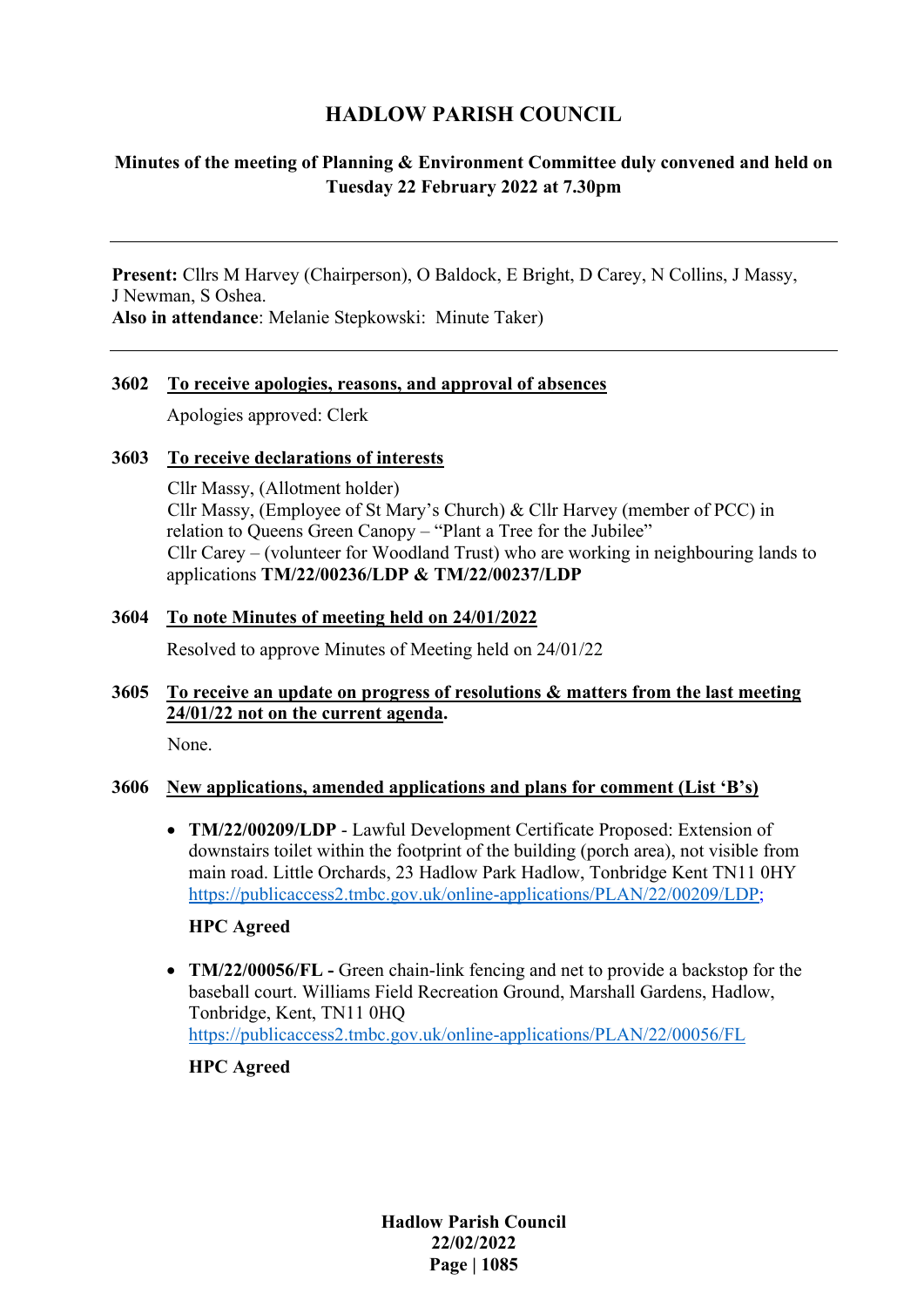• **TM/22/00102/LB** - Listed Building Application: Retrospective application for removal of 3 no. UPVC windows and replacement with 3 no. black aluminium double glazed windows. 1 Hadlow Castle, High Street, Hadlow, Tonbridge Kent, TN11 0EG [https://publicaccess2.tmbc.gov.uk/online-applications/PLAN/22/00102/LB;](https://publicaccess2.tmbc.gov.uk/online-applications/PLAN/22/00102/LB)

## **HPC Agreed**

• **TM/22/00236/LDP** - Lawful Development Certificate Proposed: Erection of double garage with garden store and workshop. The Shooting Lodge, Shipbourne Road, Hadlow Tonbridge, Kent, TN11 9NS <https://publicaccess2.tmbc.gov.uk/online-applications/PLAN/22/00236/LDP>

**and** 

• **TM/22/00237/LDP -** Lawful Development Certificate Proposed: Erection of a single storey detached home office/garden room. The Shooting Lodge, Shipbourne Road, Hadlow, Tonbridge, Kent, TN11 9NS <https://publicaccess2.tmbc.gov.uk/online-applications/PLAN/22/00237/LDP>

**HPC objects to each of the TM/22/00236/LDP & 22/00237/LDP applications on the grounds that, individually and certainly in combination, their proposed size represents an over-development of the site within the Green Belt and are therefore inappropriate.**

**However, in the event that either planning consent is granted, HPC would ask that Conditions be imposed, as follows:**

**- That a buffer of 15m between any development and the existing ancient woodland adjoining the site is provided and maintained. - That all future permitted development rights are removed for the site.**

• **TM/22/00246/LRD -** Details of Condition 2 (external flue) submitted pursuant to Listed Building Consent TM/21/02722/LB (Listed Building Application: Internal reconfiguration, replacement staircase, moving boiler flue, and closing off kitchen vents. Bramblings, Caxton Place, Court Lane, Hadlow, Tonbridge, Kent, TN11 0JU <https://publicaccess2.tmbc.gov.uk/online-applications/PLAN/22/00246/LRD>

**HPC Agreed.**

- **3607** Planning applications: results (List D's), out of area/comment & planning enforcements List D's noted.
- **3608** TMBC & KCC matters:
	- a) To reconfirm Council's position re Public Conveniences Hadlow Square/Court Lane.

**RESOLVED to reaffirm the previous decision not to take on the responsibility for the Public Conveniences**. Proposed Cllr Harvey, seconded Cllr Bright and carried unanimously.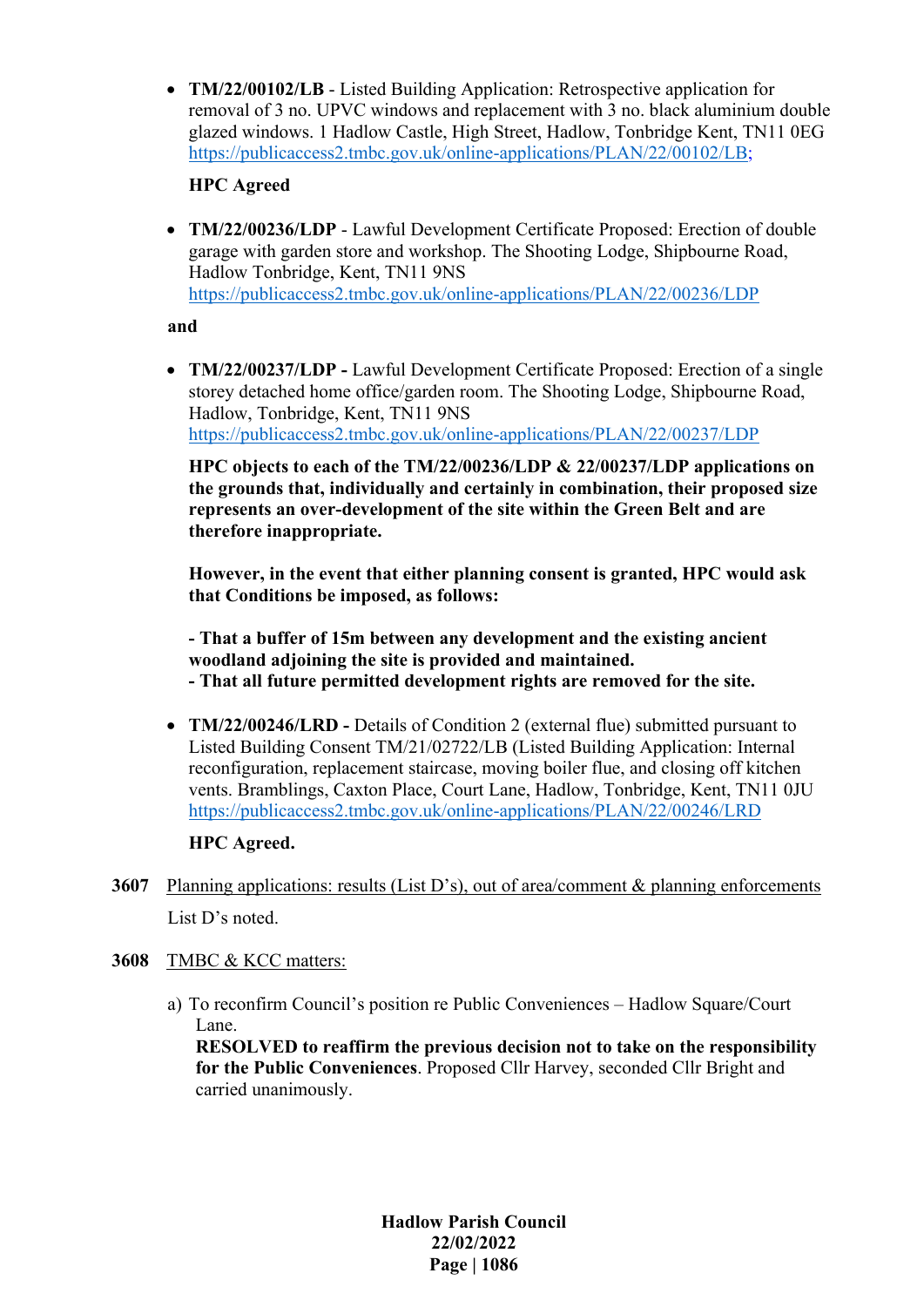b) Flat recycling service set for full rollout – TMBC Cllr Sergison report was noted as follows:

*Service available to all by end of 2022*

*People living in flats across Tonbridge and Malling will get regular recycling collections for the first time after councillors gave proposals the green light.*

*Following a successful trial involving 500 flats in the Medway Wharf Road area of Tonbridge, the service will be rolled out in phases to around 2,500 flats across the borough. Residents will be able to sort their plastic, glass, metal and paper for collection from communal bin stores, rather than take it to public recycling banks.*

*Residents will be notified ahead of the service starting in their area over the course of 2022.*

#### *The proposed roll out timetable is:*

- *Hadlow, East Peckham and parts of Tonbridge – spring 2022*
- *Snodland, Borough Green, Walderslade – spring 2022*
- *Royal British Legion Village, Ditton, Eccles – summer 2022*
- *West Malling, East Malling, Kings Hill – autumn 2022*
- *Larkfield, Aylesford – autumn 2022*

*Members of the council's environment services advisory board met on Tuesday 8 February to review the trial results and proposals for the borough-wide roll out. A summary of lessons from the trial highlighted that engaging with residents was vital and helped deliver more than 10 tonnes of material for recycling in the three months to December 2021.*

*The proposals follow latest figures from the Department for Environment, Food and Rural Affairs (DEFRA) showing Tonbridge and Malling to be the [top area in Kent for](https://www.tmbc.gov.uk/news/article/40/t-m-residents-set-record-recycling-rates)  [recycling rates](https://www.tmbc.gov.uk/news/article/40/t-m-residents-set-record-recycling-rates). Following the introduction of kerbside collections in 2019, latest figures show residents recycled 51.6 per cent of their rubbish, compared to an average across Kent of 43 per cent and a national average for England of 42 per cent.*

#### **3609 Non-planning issues:**

• **Recent Storms –** Hadlow Emergency Plan was put into action and employees assisted with redirection of traffic for fallen trees, called or asked buddies to call/visit those known to be vulnerable, organised the removal of Poplar branches that blocked neighbour's drive at allotments when the tree fell sideways within the allotments' curtilage and carried out other necessary duties during the power cut.

• **Trees:** Clerk confirmed that a tree inspection for all Council owned lands had been carried out on Tuesday 22 February and, apart from a few broken branches and the Poplar at the allotments, all sites were considered in good condition with no additional urgent works required, although it was noted some branches required cutting down and removing at the Cemetery, St Mary's Churchyard and Allotments on A26 within the next three months. The Clerk had already contacted the tree surgeon to book the works.